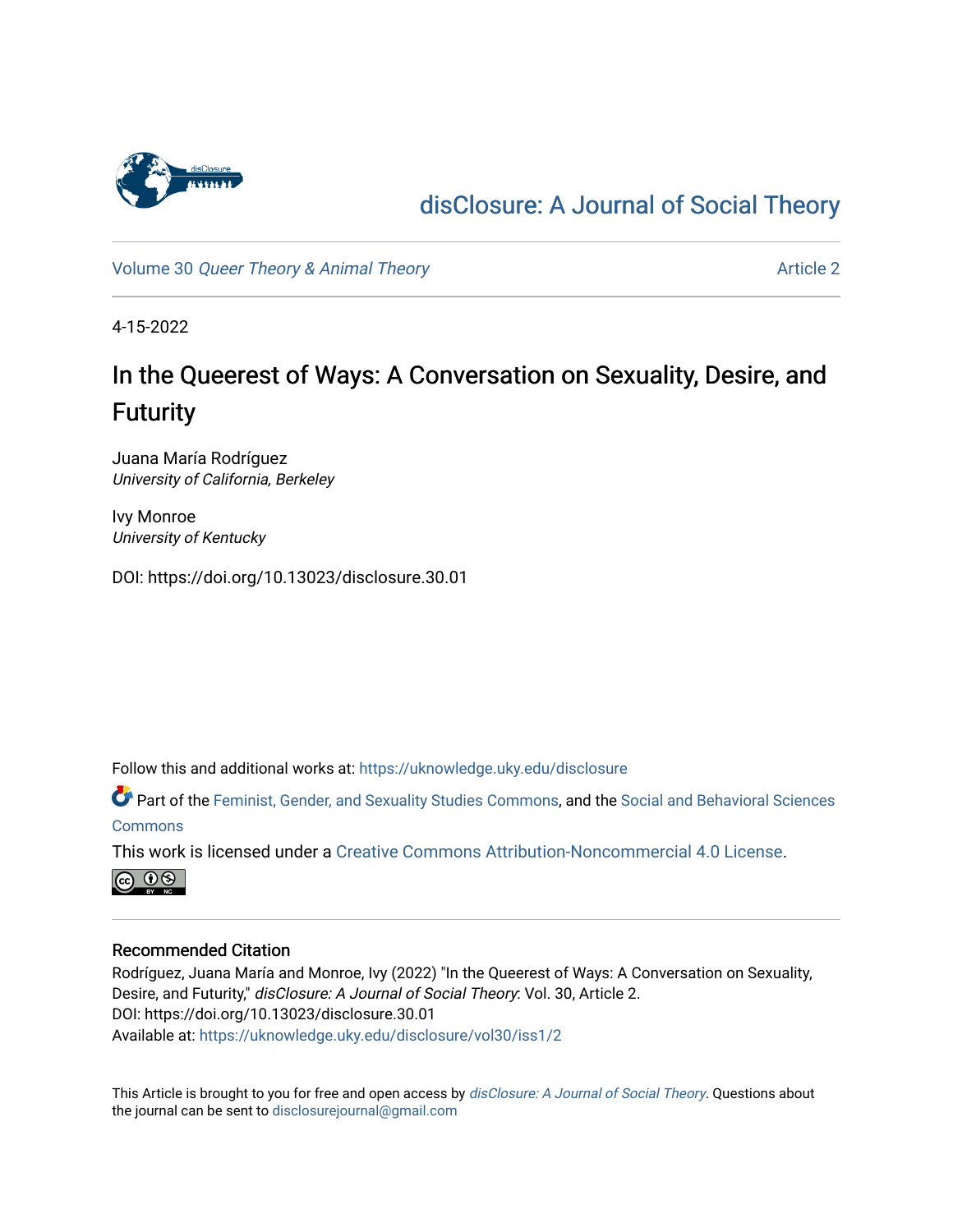#### **In the Queerest of Ways: A Conversation on Sexuality, Desire, and Futurity**

An Interview with Juana María Rodríguez, *University of California Berkeley* by Lee Mandelo and Ivy Monroe, *University of Kentucky*

*Juana María Rodríguez is the author of two books,* Queer Latinidad: Identity Practices, Discursive Spaces *(NYU Press, 2003) and* Sexual Futures, Queer Gestures, and Other Latina Longings *(NYU Press 2014) which won the Alan Bray Memorial Book Prize at the Modern Language Association and was a Lambda*  Literary Foundation Finalist for LGBT Studies. In 2019, she co-edited a special issue of TSQ: Transgender Studies Quarterly *on* "Trans Studies en las Americas." *In addition to her publications in academic journals internationally, her work has been featured in* Aperture*; NPR's* Latino USA*,* NBC.com*,* Canadian News Network, The Chronicle of Higher Education, *and* Cosmopolitan for Latinas*. She is completing a book on visual culture and Latina sexual labor, under contract with Duke University Press.*

**Ivy:** *To begin, we've been asking all of our guest scholars to start with the same question which is: what is queer theory to you?*

**Juana:** I think that theory in general is supposed to help us come up with ways of explaining the world and our place in it. So, queer theory is supposed to help me understand my queer, messy, queer life. And so, I really like those moments that are hard for me to explain to myself. And those are the places where I really turn to theory. Like, why can abjection be so sexy and fun, right? Like, I don't know how to, I didn't know how to answer that question so I tried to write a book about it. So I think it's about trying to help us figure out the things that rumble around in our heads as we're trying to make sense of the world and our place in it.

**Lee:** *Yeah, which leads me into the first question about the book,* Sexual Futures, Queer Gestures, and Other Latina Longings *because I loved it. Quite a lot. One of the things I liked so much about it is that it's so purposefully sexy, which I thought was really inspiring on a personal level, but also methodologically and to read an academic text where we get to talk about gestures from dancing to fisting. It's all in there and I loved that. So I was curious, you wrote in the introduction that you wanted the book to be "sexual in the queerest of ways, meant to inspire intense feeling rather than reproduction" and I wanted to ask how you felt about the process of writing that and how a developing scholar might approach working with sexual materials and spaces in that way too, what was it like?*

**Juana:** Well, again, I was trying to figure out things that I don't have an answer for, a lot of which have to do with my own queer messy life. So, I did notice queer theory wasn't doing so great on the sex. And somebody had to talk to that and bring sex back into it. And I think it's really in these most intimate moments, when we're our most vulnerable, that our psychic lives really reveal themselves. So, rather than trying to theorize the sex that was happening in a book or on a film, I really was turning to my own sexual practices – I think I called it a sexual archive – like, what have I learned about sex? I've had a lot of sex, what have I learned? What have I learned about myself? About what happens when bodies come together? About those moments when things can be so great, until they're not. What is that moment when someone can say something or look at you a certain way and all of sudden you...right?

So I wanted to take seriously, sex. And I also wanted to take sex out of the space of just the individual, just the private, just what's happening in my interior psyche. And I wanted to think about sex as a public policy issue. Particularly in the chapter on "Who's Your Daddy? Queer Kinship and Perverse Domesticity"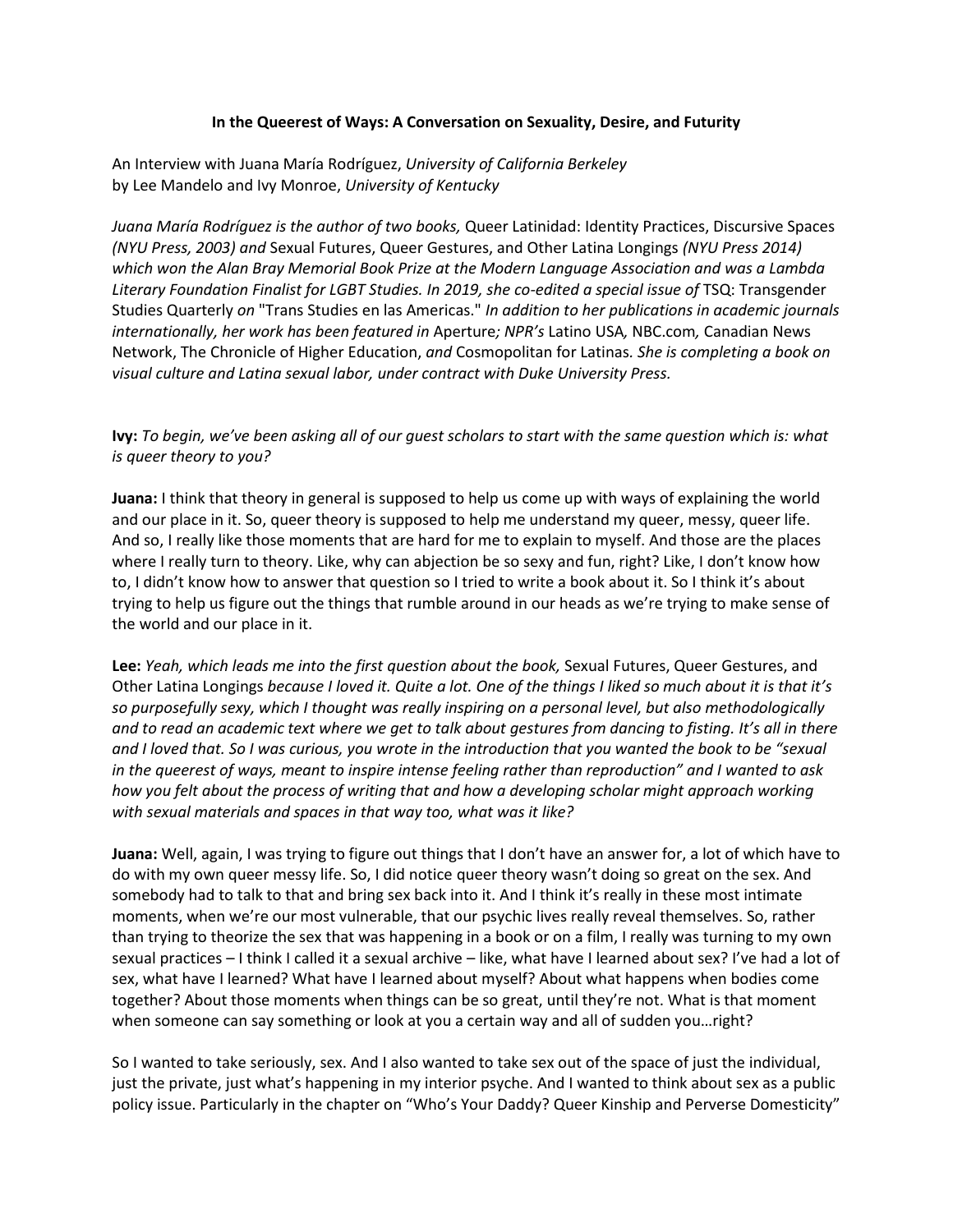so much of gay and lesbian politics was really trying to make us not seem perverse. And, at a time when straight people were just jumping all over the perverse – like who doesn't want to jump all over the perverse, right?? So I thought, wait a minute, they get to be hella kinky and we have to show up to PTA meetings and talk about carrot cake? So I was trying to think politically about what it meant that queers had stepped away from the space of perversity and sex, politically. Because I think they are political issues.

Sex work is still illegal in most parts of the United States. You and I, all three of us, we can do anything we want! But if I give you each 20 bucks afterwards, it's illegal. And so the fact that the queer movement doesn't really seem to care – like why aren't queers all over that? Why isn't sex work part of everybody's political agenda? Why isn't that something that queer people are talking about all the time, it effects so many of us. So I wanted us to think more and not be scared to be unrespectable, to step into the space of 'yeah I'm queer, I'm kinky, I'm perverse – I'm also a mom, I also have a job, I show up every day'—so, all of those things are true. I felt it was politically important to step into the space of sex. And I also felt, in some ways, the fact that I'm cis, that I have a certain ability to kind of move in circles, to pass in certain ways that – it's sort of what tenure's for, I have the privilege to be able to talk about just how kinky and perverse I am without any repercussions, for the most part - I have a job. So, why not? I feel I have to do that precisely so that younger scholars and emerging scholars can. To provide a sort of theoretical cover for other folks that are wanting to do this kind of work because I think it's important work.

**Lee:** *It is definitely how I've felt about it as a scholar in the dissertation phase of things with this book, so as to be like, 'look, we can do things this way, right?'—so thank you, on that note, for that.*

**Ivy:** *And also yes, definitely on the same page that queer people need to talk more about sex work, and about how sex work is both a lot broader than we conceptualize and it's a lot more overlapped with other issues than is often talked about.*

**Juana:** And sex is much broader than we think about. I love my students, my students teach me so much. I had a fabulous student that was working, Ianna Owen who was writing about asexuality. And it was really interesting, and I credit her in a footnote somewhere. As I was writing this book I was thinking about sex and really thinking about what does the absence of sexual desire mean? How does sex become sex or how do we even define sex? So a lot of my conversations would be about how, in order to be asexual we have to define what sex is. It doesn't necessarily mean that bodies are in the same room – many of us are doing virtual stuff *now* – and it doesn't necessarily have to do with genitals. So what is sex? Even the questions of what is sex, what constitutes sex, and what makes something an erotic experience. This morning on Twitter, I posted that I stepped in cake once.

#### **Ivy:** *We were talking about that before you got on the call—*

**Juana:** I love the cake! I love the cake, it's just the kinkiest thing in the world! I love it, I so highly recommend it. You know you can buy a cake for like 10 bucks. And it's a short thrill, it doesn't last long, but I love it. And is that sex? Well, yeah. And it was really good. It was really good. So I think those are the kinds of questions, like: what is sex? What constitutes sex? Who gets to figure that out? Why is there so much panic about it? What's the shame around it? The cake is good, right?

**Lee:** *There's a whole episode of Tina Horn's sexualities podcast about cake-sitting, as a thing.*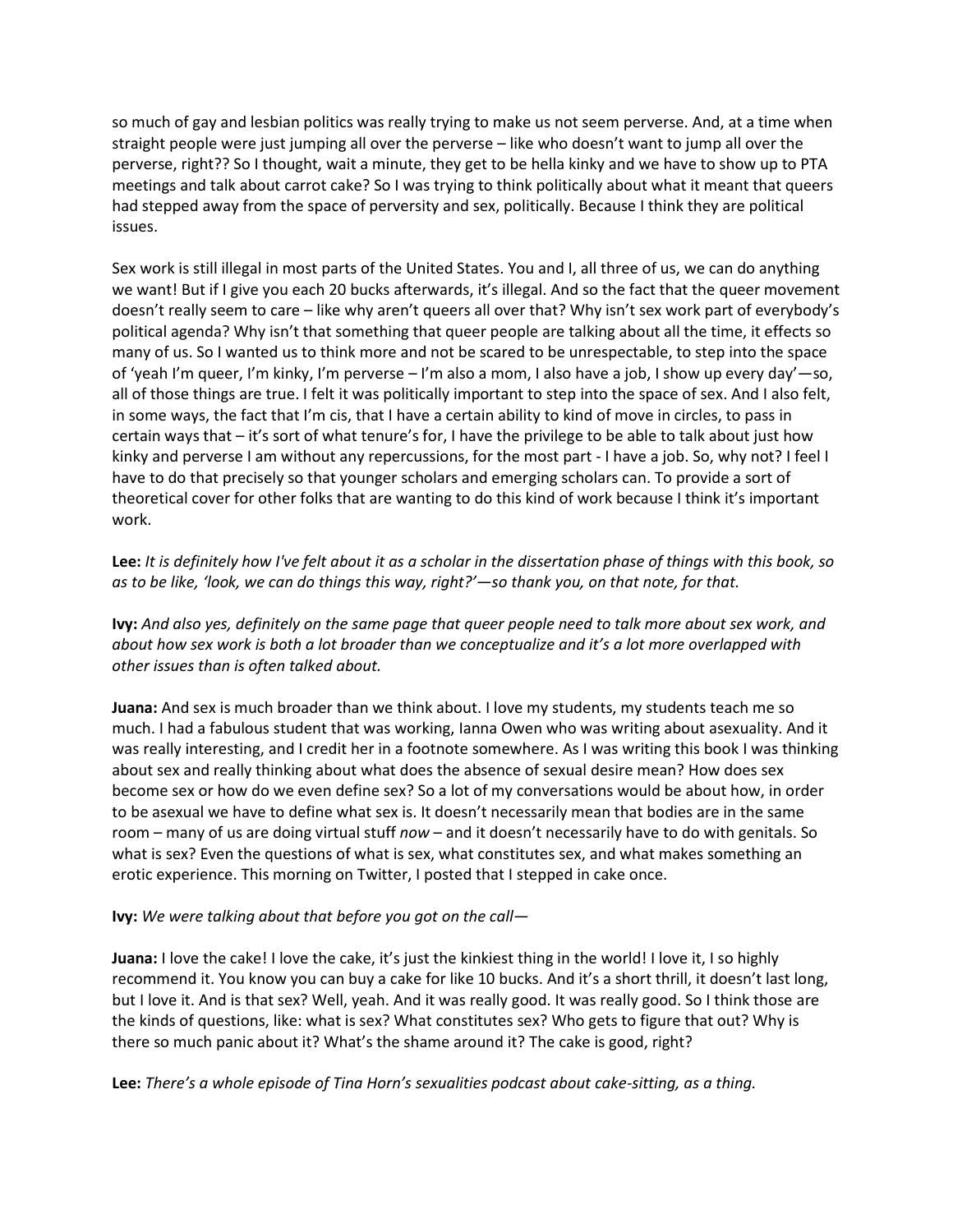**Juana:** Oh, see I haven't sat in cake yet. But maybe I'm going to level up.

#### **Ivy:** *I appreciate the 'yet' at the end of that, like it's inevitable.*

**Juana:** I think it's true – any day now I will be sitting in cake. I think if I decide to sit in cake, I might want to monetize that. Somebody already said, you really should be charging for this content and I might. A little passive income stream of cake-sitting videos. It's true. It's true. So questions like what is sex, and what's the sex that people care about and the sex that people don't care about? As queers we get to figure out all the things that get to be sexual for us – we're just more imaginative than straight people.

**Lee:** *Firm agree.*

**Ivy:** *I wasn't going to* say *it, but…*

#### **Juana:** Yeah! Right?

**Lee:** *I think I can use that to leap into the next question about the book, which is about the approach to methods/theorizing/real life, all at the same time. What do you think some of the benefits of talking about sex and sexual practice, those things, using critical race theory and performance theory and queer studies to look at: what does fucking* do*? What are some of the joys of that for you? As opposed to, maybe—ethnography?*

**Juana:** Yeah! I guess watching people fuck could have been a fun project. My joke used to be that in the absence of funding, I'd just study sex because I can afford it. What's the advantage? I would say that performance studies, as a critical lens – and performance studies can very often include things like ethnography – I think for me that thinking about performance studies forces you to think about forms of embodiment. And also the *trace*. In performance studies, you're seeing something on a stage and you're writing about something that's not there anymore. You can't go back to the page, it won't be the same. You can go to the same performance night after night and it will always be different. And so performance studies is really thinking about the ephemeral and is really thinking about the trace that an event leaves behind. And so if we think about sex as an event, what's the trace? What's the kind of psychic trace that it leaves behind? So performance studies is a way of engaging the intangible aspects of sex in particular ways.

And in terms of thinking about race and racialization, I think it's curious what a limited vocabulary we have for thinking about all the ways that race inflects our erotic lives. And I think language is certainly one way. Like what language you're fucking in? I had a partner that would talk to me in Greek, which I don't know. So it's interesting to be in a sexual exchange with someone that's speaking to you in a language you don't understand, right? You're just hearing sounds and I think there's something really curious about that.

Also we have the language of fetish. But fetish doesn't quite get at all the ways in which we desire. And what do we desire? How do we desire? How are those desires shaped by who we are as racialized embodied subjects that move in the world, and how we see and engage the bodies that we encounter. And thinking about things like age, like race, like fatness, to a certain extent like transness - like if this is what you desire. I really love fat bodies, I like laying on someone that feels like a fleshy pillow. Is there a way to do that, to say that, without someone asking if you're not seeing the person and you're just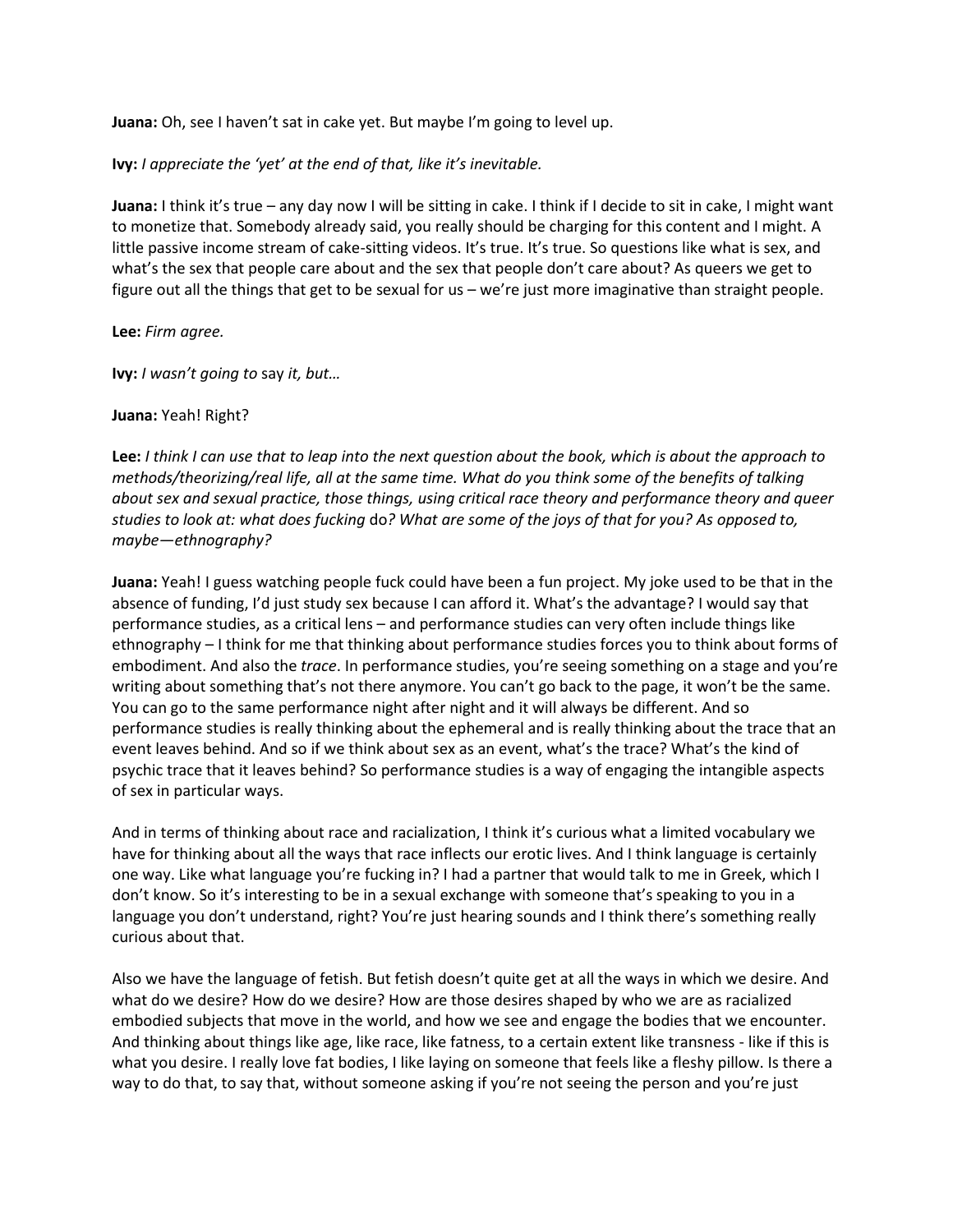seeing the flesh? Well, sex is kind of fleshy. So what do we do with that? What do we do with the things that we like? That we don't like? That we're attracted to, that we're not attracted to?

Like even the sound of someone's voice, right? I've had a lot of trans male lovers, and there's something about the tone of their – right, if you're on  $T$  – right away your voice changes and it changes what sex is. And it's become one of the things that I like, and I didn't know I liked, until I started having it. It doesn't mean I have to have it, but just like fat, fleshy bodies, you have to try something that you've never tried—and you're like 'wow, that was really good. I'm gonna try more of that.' And I think the language of fetish is always this language that creates these hard distinctions. Like it's only a fetish if we're not *supposed* to like it. If we're not supposed to like fat bodies. If we're not supposed to like old bodies. If we're not supposed to like trans bodies. And so if that's what we like, then the only way to make sense of that is to say that's a fetish. But if you're a white person and you date other white people, is that a fetish? If you're a black person and you date other black people, is that? I just think that we need more robust vocabularies for thinking about this stuff. I think the language of ethnic studies and taking race seriously in relation to sex and I think of someone like Darieck Scott and Darieck Scott's beautiful book *Extravagent Abjection: Blackness, Power, and Sexuality in the African American Literary Imagination* where he's really thinking about of the ways that race gets attached to sex in ways that are complicated and messy, but also hot and delicious and exciting.

**Lee:** *Yes! I also just finished reading Nguyen Tan Hoang's* A View from the Bottom: Asian American Masculinity and Sexual Representation *and thought, 'Oh, that's interesting!'—in terms of in dealing with issues, like: what does it mean if you* do *occupy the sexual subjective position that people stereotype you as occupying?*

**Juana**: Yeah, exactly! Exactly, exactly.

**Lee**: *Like, how have* I *thought about this? I think that's a valuable question to ask.*

**Juana**: The questions are always more interesting than the answers!

**Ivy**: *I had a quick follow up question. I was also curious, what relationship you might see between one's embodiment and the ways that one* wants *to be desired—like not the ways we desire, but how we're desired?*

**Juana**: Yeah, I think—for example, I'm getting older. And so a lot of people want Mommy! One of my tag lines is like, 'mommy is the new daddy,' and I do think mommy is kind of the new daddy in some ways. And so, for me… do I *want* to be wanted as Mommy? Right? There can be ways where we're desired, but not necessarily—I mean it's a really smart question. What happens when someone's desire *for* me is not doesn't quite align with how I might want to be desired. I think the other thing that happens, and we know this, is when we're smashing I can have something going on in my head about who you are to me, why you're there with me, what you love about me... And you can have something else going on in your head, and maybe it's okay if we don't talk about it. Maybe it's okay if in our psychic lives, in our fantasy lives, we're not fully aligned, if our bodies are doing the kinds of things that we want our bodies to do.

So, that was actually something that I had to really wrestle with. Again—in the "Daddy" chapter—I remember having a conversation with a top, and he was like, 'yeah, being daddy's a lot of work.' And he wasn't into it; he wanted to choose who he was going to be daddy for, and to, and how. Right? I thought that was interesting for me, you know, as someone that has historically occupied more bottom, femme,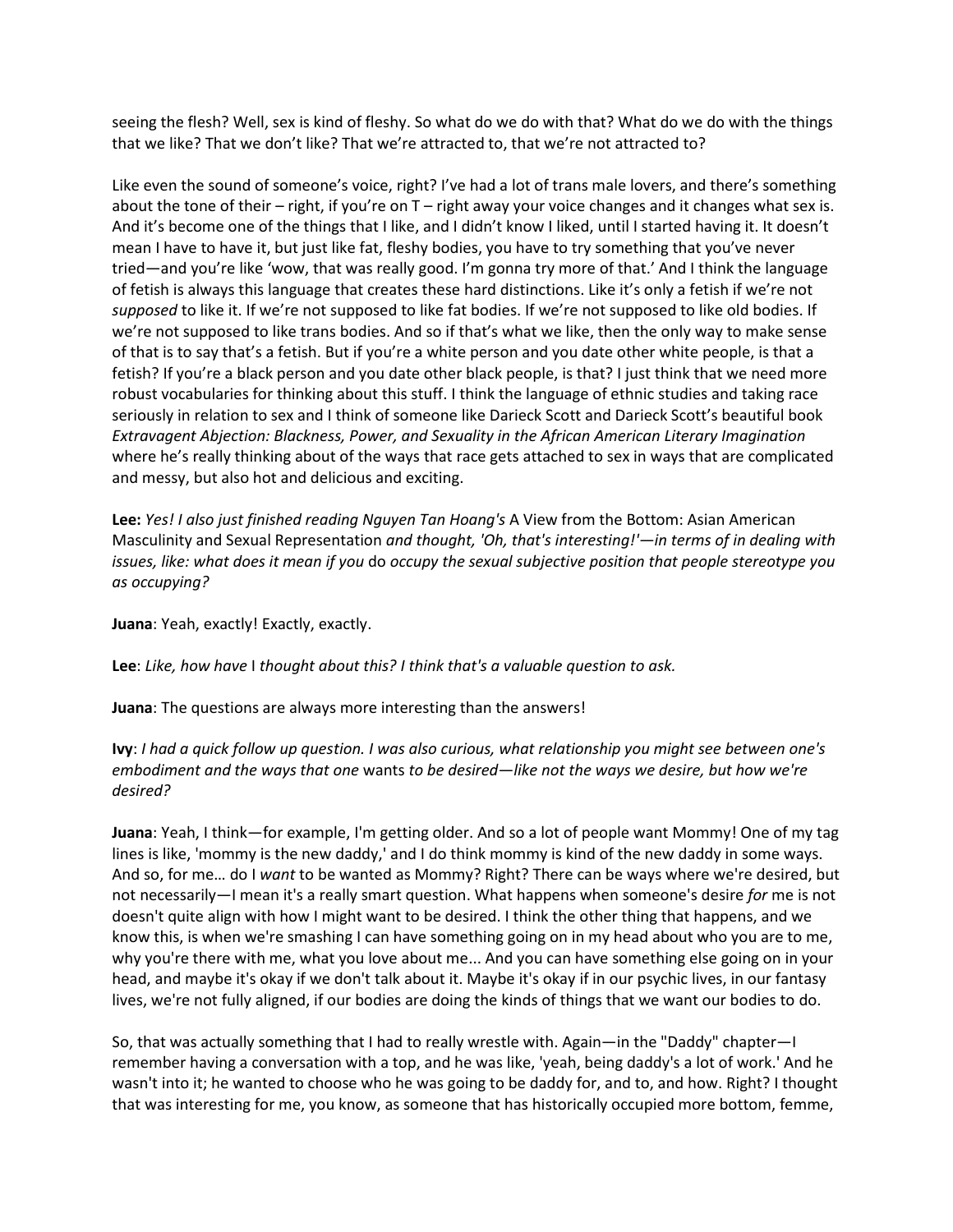receptive positions. I guess I hadn't really thought that much about the kind of labor involved in running the show.

**Ivy & Lee**: *Yeah, yes.*

**Juana**: Right? It's labor to run the show. I don't want it to it. I'm glad somebody wants to do it. There's a show to run! But yeah, the fact that we might be hailed into these positions—that we may or may not fully want to occupy. And then sex, like other forms of communication, are always this kind of iterative process where we're trying to figure out what works, what connects, where do we align, and how can we both extract pleasure from this exchange?

#### **Ivy**: *That was an excellent answer.*

**Lee**: *Yeah. So, I was recently listening to a podcast by Stoya, the pornographer—that's the word she's been using recently, which I like—talking about that difficulty and* enjoying *it. Like, the space between my perceptions and what's going on in someone else's head while we fuck, where I don't actually have to know all of it. And maybe that's okay? They don't have to know what I thought about, either, as long as we found something in the middle where we were both enjoying it. I've been thinking about that a lot this week, so it's an interesting crossover of topics.*

*Another thing that I enjoyed from the book is the way that relationality and futurity come into the picture. With Muñoz, who obviously we all love—*

**Juana**: Ah, yeah!

**Lee**: *What are some of the resonances you feel, with queer futurity then and now? Does it feel the same, or, maybe, how do you feel like it's buoying us now—through kinship, friendship, all of those things?*

**Juana**: Hey, I am totally a 'friendship as a way of life' kind of girl. The pandemic has really highlighted that. And in my first book I wrote about a Latinx HIV organization called Proyecto ContraSIDA por Vida that would be, 'The Project Against AIDS for Life.' At their core, they were a harm reduction agency about reducing harm and amplifying good. But one of the things they did that was the most radical in their thinking was challenge the idea that everybody wanted to live.

So, if we begin with challenging the idea that everybody wants to live, and what does it mean to *give* people a reason to want to live... How is friendship a reason to want to live? When I think of futurity, I think of: what's a good reason to get up today? What's a good reason to want to live? And good sex is a reason to want to live. Friendship is a reason to want to live, food is a reason to want to live, my students are always terrific reasons to want to live. So I think that they're politicizing *life*, and the value of life not as this natural thing, but as something we choose, that we keep choosing. I think that futurity is thinking about a future, thinking about a life projected forward, and how do we make that life better—how do we make it more delicious, more pleasurable, more enjoyable, more just? How do we reduce harm and amplify good? So, part of what Muñoz really did is remind us of the future as a political project that that we call into being.

Over and over again.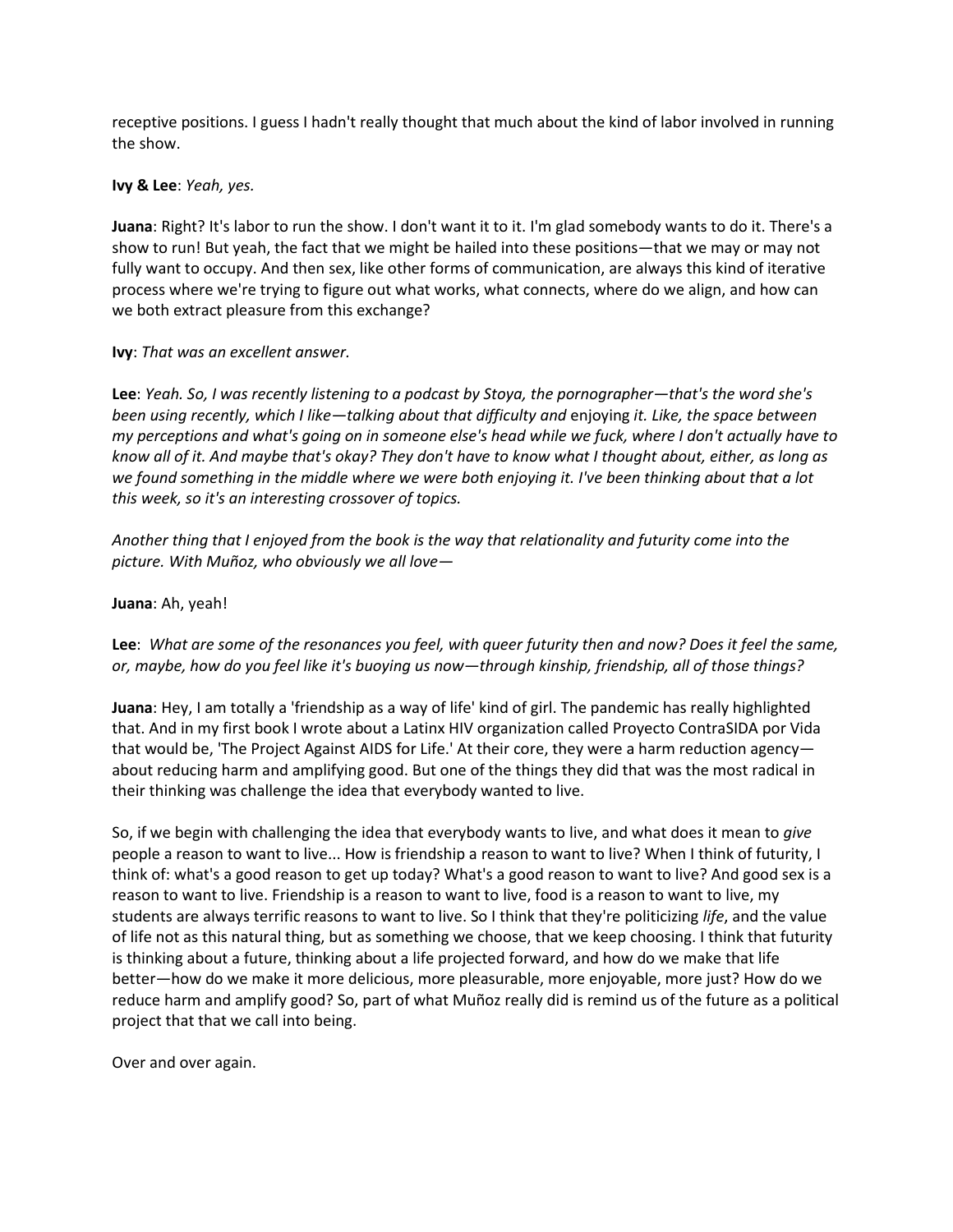**Lee**: *Yes, and that definitely hits home. There's a bit at the end of the book, about the eros of friendship, and I* did *screenshot it and send it to a bunch of people like, 'I love you.' It gave me some language for that feeling during this pandemic especially. On that note, how do you feel about the queer nightlife situations, over the past couple of years? What's that been like?*

**Juana**: I was in Berlin in the fall, and oh my god. I love Berlin! It was never on my radar or anything, I don't know, but I just loved it. So I actually got to enjoy a lot of queer nightlife, there. And this semester, I came back, and I'm doing a class on queer nightlife this semester where we're reading *Queer Nightlife* by Kareem Khubchandani, Kemi Adeyemi, and Ramón H. Rivera-Servera; we're reading Kareem's book *Ishtyle: Accenting Gay Indian Nightlife*; we're reading Kemi Adeyemi's book that isn't published yet there's a lot of people thinking and writing about nightlife.

And yes, the pandemic certainly makes us appreciate it more. But these are spaces of sex and pleasure, and also spaces of public policy—also spaces that are really impacted by gentrification, spaces steeped in history. And also places of exclusion, places of 'who is this space for?' You know, it's so funny, you can walk into a club and right away you feel a certain way, like: 'Is this a place for me? How do I feel here? Am I dressed right, do I match the crowd? Am I going to get lucky? Am I there with my friends, and is it welcoming to all of us—or, is it welcoming to some of us? How long do I have to stand at the bar before the bartender pays attention to me?' These are all highly charged political spaces, too, so there's a lot there to think and talk about.

I'm also interested in the apps, because I'm on them, right? So, how do we represent ourselves on apps, what are these algorithms? I'm certainly thinking about age a lot more. For example, Tinder has different pricing for young people. If you're under the age of thirty, I think it's like \$9.99 or something, and if you're older they charge you more. Are you surprised? Don't be surprised.

**Ivy**: *I know I had never heard of this or thought about it.*

**Juana**: Yeah, I mean maybe you're young and beautiful and you don't need Tinder, blah, blah. [laughter]

## **Ivy**: *More like, I'm a grad student so I don't have the paid version. [laughter]*

**Juana**: That's right! Exactly. Well, the only reason I'm paying for the paid version is so that I can hide my age—because algorithms, right? Like, OKCupid is not really a hook-up app, it's more about 'love and romance,' but you get a lot more text. So, you get to hear more about people's politics and things like that, because they have to answer the zillion questions. What's the nature of these apps, how do they perpetuate and how do they break down? What are the hierarchies around the economies of desirability?

**Ivy**: *Yeah.*

**Juana**: So, yeah. I grew up in bars, I love bars. I will go out dancing, anytime. And I'll dance to almost anything. So, bars have always been a super important place for me. You're in the dark with strangers, moving to a beat.

**Lee**: *Nothing quite like a good leather bar.*

**Juana**: Right, how sexy is that?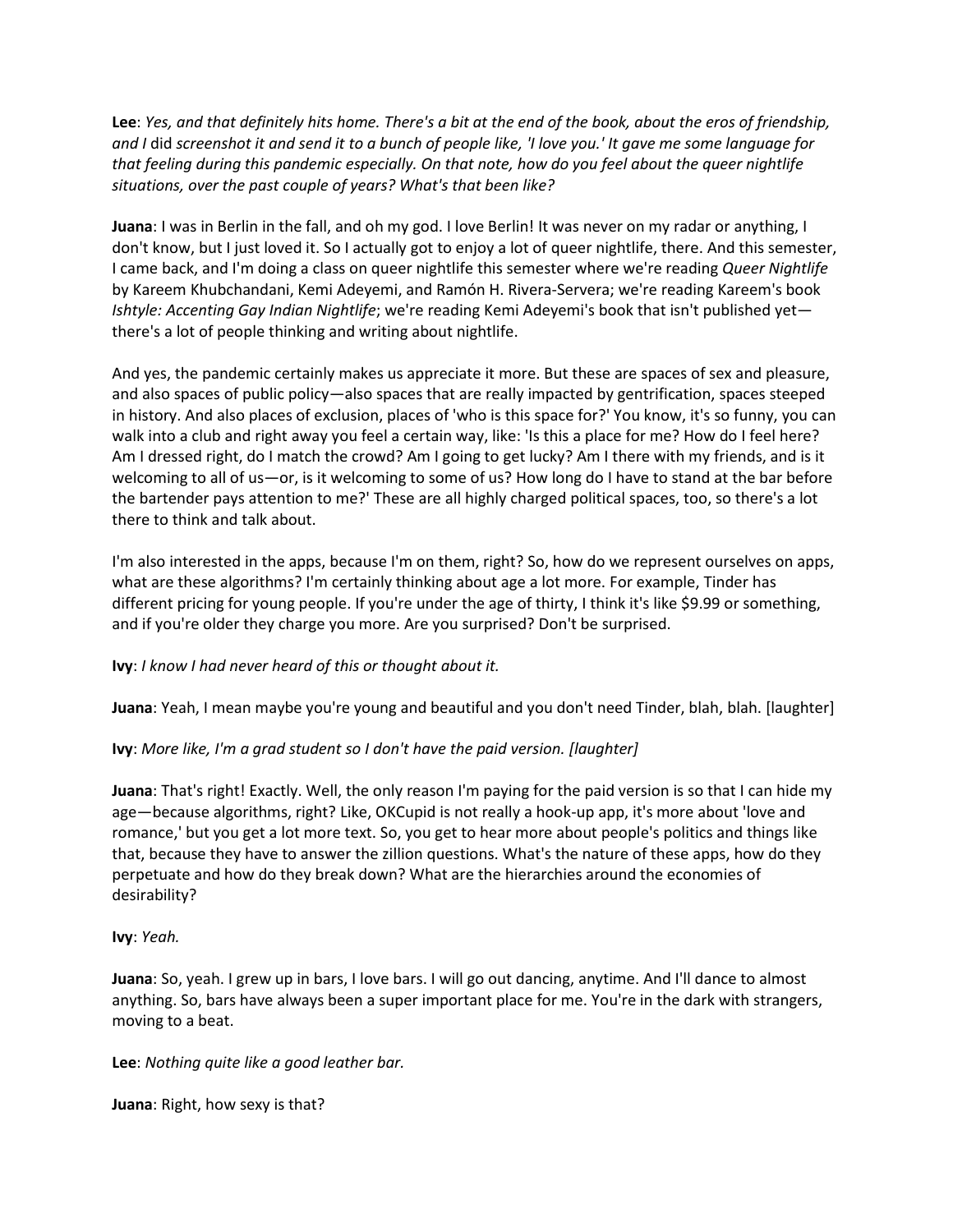#### **Ivy**: *A windowless basement bar—*

**Juana**: I thought it was interesting, in Berlin, a lot of the bars had dark rooms—and some of those dark rooms were more gender inclusive. Generally dark rooms are spaces for cis men. There was one fabulous performance artists, Liz Rosenfeld, who was assigned female at birth, they're non-binary with all their original parts, but they like to go to men's dark rooms as a kind of butch-presenting non-binary person. So, again, what does it mean that there are these spaces, and what are the rules of those spaces?

But for me, those things don't exist here, for cis women. There's less of that. Or, I don't know about them. There are sex parties, sure, but this was this weird combination between a club and a sex club and I kind of appreciated that.

**Lee**: *I wonder how much that will keep changing. Because in the last decade, for me it's gone from being like, 'oh, as a trans guy I can't go into those spaces'… to a lot of the spaces that used to be cis men only now shifting toward, 'come on in, new exciting thing.' And I am curious how that'll keep changing.*

**Juana**: I really think it's interesting in terms of sexual cultures, the role of trans people in general in breaking down binaries between what had traditionally been lesbian culture and cis gay male culture. One of my sexual partners is this trans dude who's bisexual, and most of his other partners are cis dudes—cis gay dudes. And so, how trans people are actually doing a kind of political work in these spaces to break down binaries, in particular ways through sex, through desire, and through their bodies not fitting into these other configurations of what *gender* is. So I think that's interesting, yeah.

**Ivy**: *All existence is political, and yeah, as trans people we are caught in a very particular form of the way that's politicized.*

**Juana**: Yeah. And sometimes you want to step into it and sometimes it's like, really…

**Ivy**: *Yeah, sometimes you just want to go grocery shopping.*

**Juana**: Exactly, exactly. The kind of challenge that transgender people and trans *politics*, have made—it's a theoretical challenge, it's a social challenge, it's a political challenge. Because it really goes to the very root of thinking about how these binary systems of gender impact all sorts of things, like clubbing, like sexual spaces, like what we think of as sex. How we imagine our desire to function is already coded by this binary language. And theoretically, it's, it's been some of the most exciting work out there.

**Ivy**: *Yeah, and moving along, as a fellow admirer of your writing I wanted to inquire about your recent experience co-editing the "Trans Studies en las Américas" issue of* TSQ*. For example, how has being an editor impacted your writing practice or vice versa?*

**Juana**: I will say, for example, for that issue it was myself, a senior established senior scholar from Brazil, and two graduate students. What was challenging about that volume was that we wanted to make sure people could submit pieces written in whatever language they wanted to. So, we accepted pieces in English, Spanish and Portuguese, and that meant we needed peer reviewers in English, Spanish and Portuguese, that had some knowledge of trans *something*, and perhaps some regional specificity—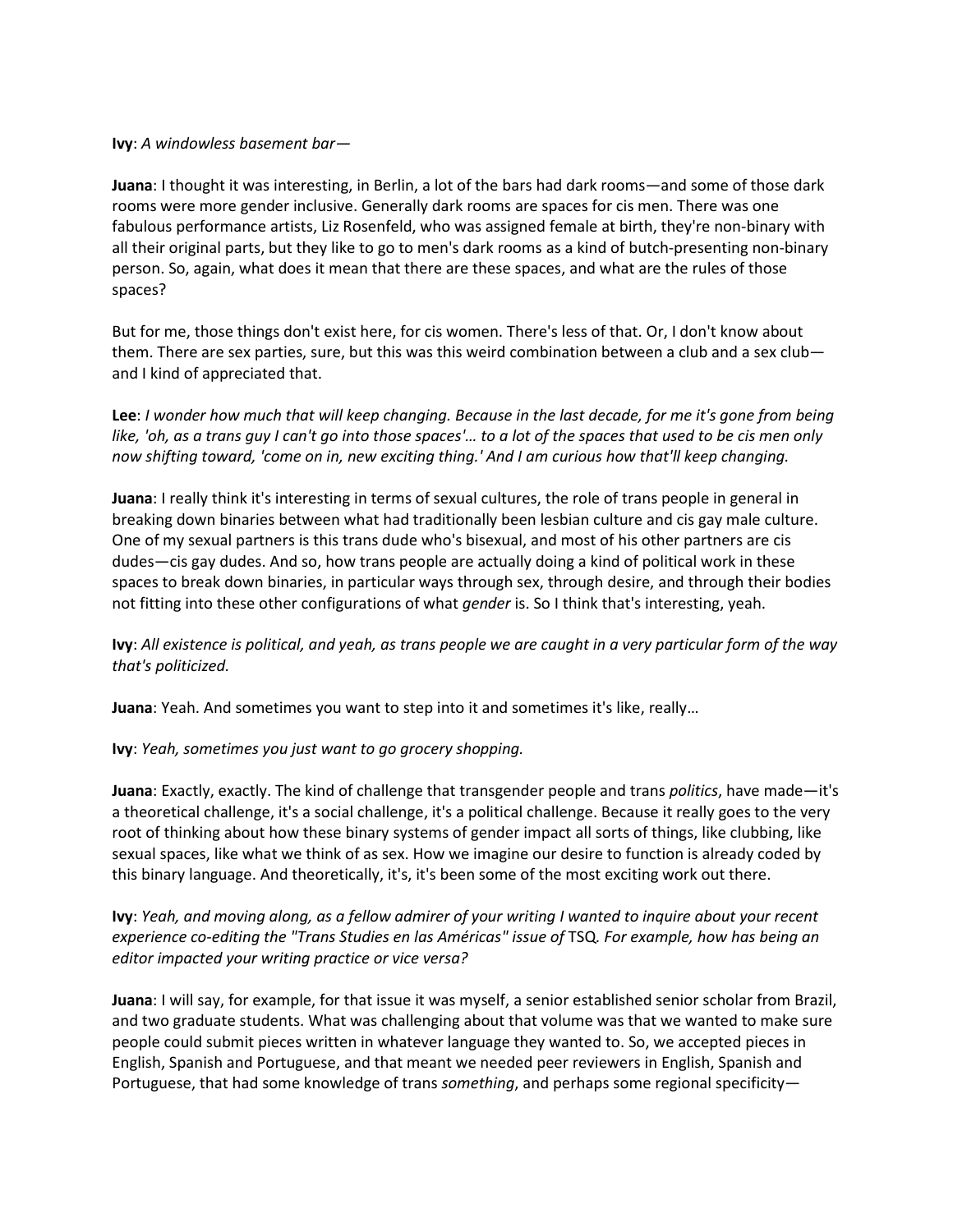because what's happening in Mexico is very different than what's happening in Argentina, or in Brazil, or Puerto Rico, so it was really challenging.

Otherwise, I don't think I would say that it changed my writing very much. In some ways, I see my editorial role there as a kind of service to the field and to these two graduate students. They had this vision, they reached out to me, and I was like, 'sure!'—because I wasn't quite sure who else was going to be able to do it, and I thought I could do a good job, and I was interested in reading the work. And I thought it was a terrific issue! It was really fun to work on, but I didn't write anything for it. It was my first time editing, and the editing was a lot of work. So, it didn't quite change my writing but it gave me great insights in that I had never edited a volume before.

As scholars, we're always doing things for the first time. You know, when you write a dissertation, you've never written a dissertation—when you turn your dissertation into a book, you've never written a book. When you get your first article, you've never done that; when you go up for tenure, you've never written a tenure application before. We're constantly mastering new genres of writing and we're constantly trying to learn new skills. So for me, I had never edited something so it was like, 'Let me take this on.' And I'm pretty proud of it.

### **Ivy**: *In that editing role, how did you approach editing for trans studies or queer theory—these fields that often revel in breaking established rules and challenging them?*

**Juana**: It's kind of curious. For the most part, the articles in that issue were pretty standard, run-of-themill academic articles; there wasn't anything super genre-breaking. I would have been open to that! A lot of the articles were doing 'state of the field' stuff, and we got tons of work about law and policy. We got a lot more social sciences than we did humanistic things, but it was really lovely for me to work with different writers. And editing—just like teaching—makes you a better writer, because you have to really think about why isn't the sentence working, what is it about the structure, what am I losing here, and what could help. As a professor, I already do that a lot with my own graduate students. It was a terrific project, and I'm really proud of that work, glad to see it circulating. It was the first publication for several of those authors, so that was really nice too.

## **Lee**: *Yeah, there's so much there. Obviously, teaching and editing in general are both very socially connected sorts of mentoring things, and I wanted to ask—because I was reading your bio, and saw you'd gotten some awards from Berkeley for mentoring—*

**Juana**: Yes, I've gotten some awards for that! [laughter] So, I have a Distinguished Teaching Award and a Distinguished Faculty Mentor Award. For example, this queer nightlife class that I'm teaching, I want to say, 90% of the material we're reading is stuff I haven't read. But, I've read enough of these authors that I know that the book is going to be great, and I'm not afraid to be vulnerable. I don't mind being vulnerable with my students, saying, 'I don't know.' Like, if you're really into Lacan, I'm not gonna be your go to Lacan person. And I think creating classrooms where we are okay talking about what we know, what we *don't* know, learning together, is important. I have really brilliant students; I love the conversations we have. Teaching is still a joyful thing for me.

**Lee**: *Yeah, so how does all this fun queer theory* stuff *inform or intersect with all that fun mentorship and teaching* stuff*?*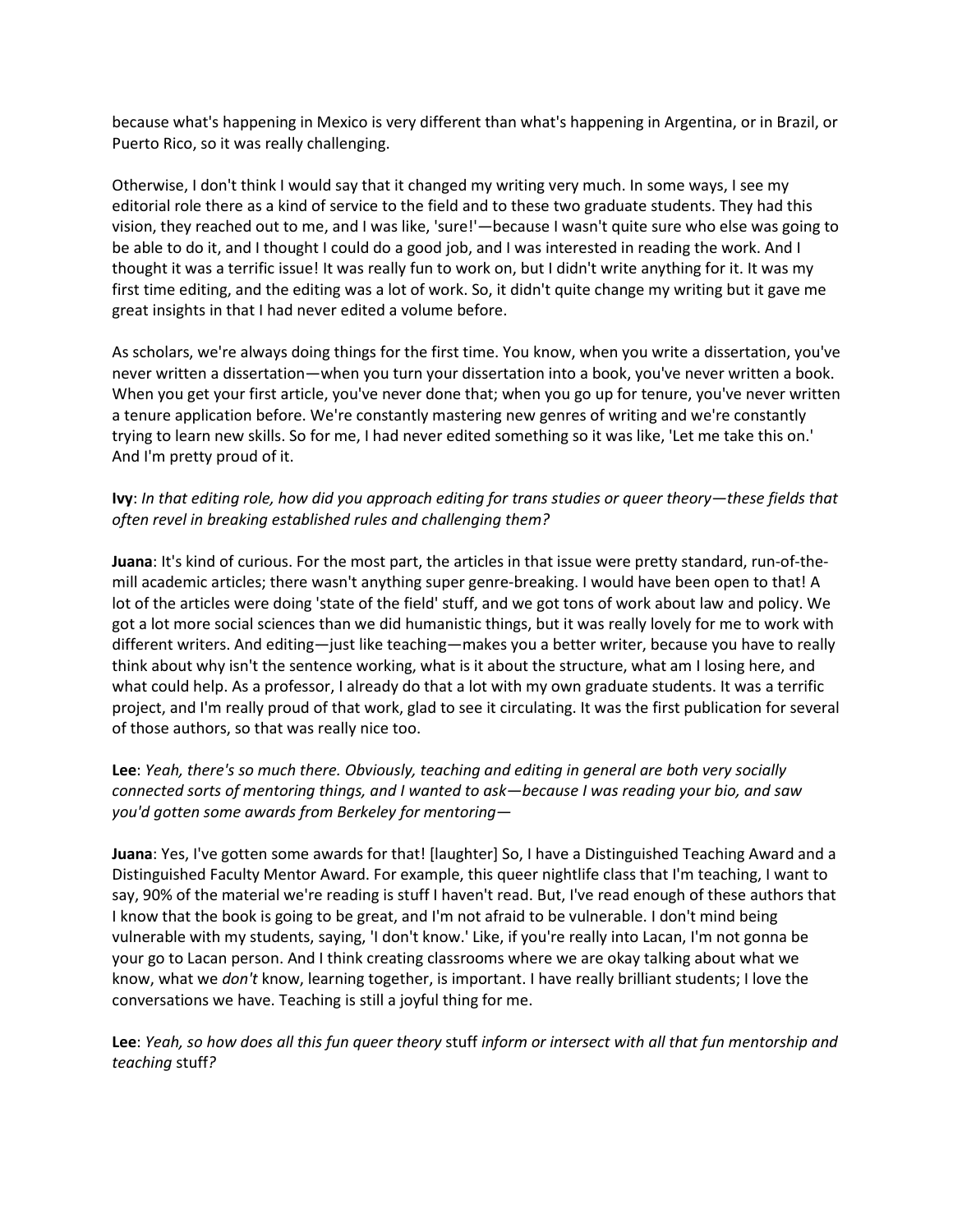**Juana**: Yeah, it really does. Students projects, really—I get really excited! And the thing about mentoring, or maybe about queer mentoring, is: these are really long relationships. They're really intimate relationships. There is this intellectual intimacy where you share your ideas when they're just starting to form, and you're not sure if there's a *there* there, and to share that with someone. So many of my former students are people I really hope to have relationships with for the rest of my life. I value that there's something really lovely with this kind of intergenerational exchange.

The other thing is, maybe it's weird, but on Twitter: every now and then I just hand out random advice to people! And so I also get people that I end up helping out there. There's something about that exchange, when you give of yourself. When we think about what it means to be receptive, or what it means to give, right? These are these really reciprocal processes. I learned so much from my students. I learned stuff from random people on the internet. So, it's just a large ecosystem, where we offer what we have.

**Ivy**: *Yeah, and that vulnerability you mentioned bringing definitely also comes across in your writing. There's a self-honesty and vulnerability there that is really incredible. We were also wondering, how has the pandemic affected that mentorship and teaching practice?*

**Juana**: Well, we're back in the classroom now at Berkeley. One of the things that I'd say that's difficult is that even with something like Omnicom—which, while for the most part if you're healthy and boosted you can get Omnicron and be fine, not everyone *is* healthy and boosted. And so, there is an anxiety about *knowing* the impact that COVID is having. You know, we're queer, AIDS is still a thing. All of my friends that are HIV positive, they're immunocompromised, and they have to think differently about the kinds of risks they take in a club, or otherwise. Thinking about disability justice, and the fact that we've always known that we all have different risks and different life chances, in relation to all kinds of things. But the pandemic has exacerbated those divides.

So, there might be a moment soon after the surge dies down where clubs will open again, and you can show your pass that you're vaccinated, and you can party down. And some people won't be able to, because of their own health. That's this conflicted thing, because we want everyone to be there, right? When we're not all there, we're not all there. What does it mean to have queer community without disabled people, what does it mean to have queer community without HIV positive people? Like wow, so, what can we do to reduce harm and amplify good? How do we make sure that some of our parties are outside, or make sure… I don't know, I'm not sure. Literally, they're the kinds of questions that we're trying to figure out.

**Ivy:** *Absolutely. I don't think there are any clear, simple answers and I don't think there will be in the future, but grappling with that.*

**Lee**: *One of our colleagues from the queer theory seminar who's also working on this journal had a question I'd like to ask too, which is: how can queer theory as a field situate itself to more effectively critique those dominant logics we're talking about with the pandemic, like neoimperialism, heteronormativity, militarization—and maybe queer futurity? How does that build on, perhaps, how can we do a better job?*

**Juana**: One of the things is, I think, that there are a lot of lanes. Let's start there. So, I have fabulous colleagues that, for example, study questions of militarization, questions of ecology and queer ecology, and what is the relationship between queerness and climate change? Wow, right, I just think climate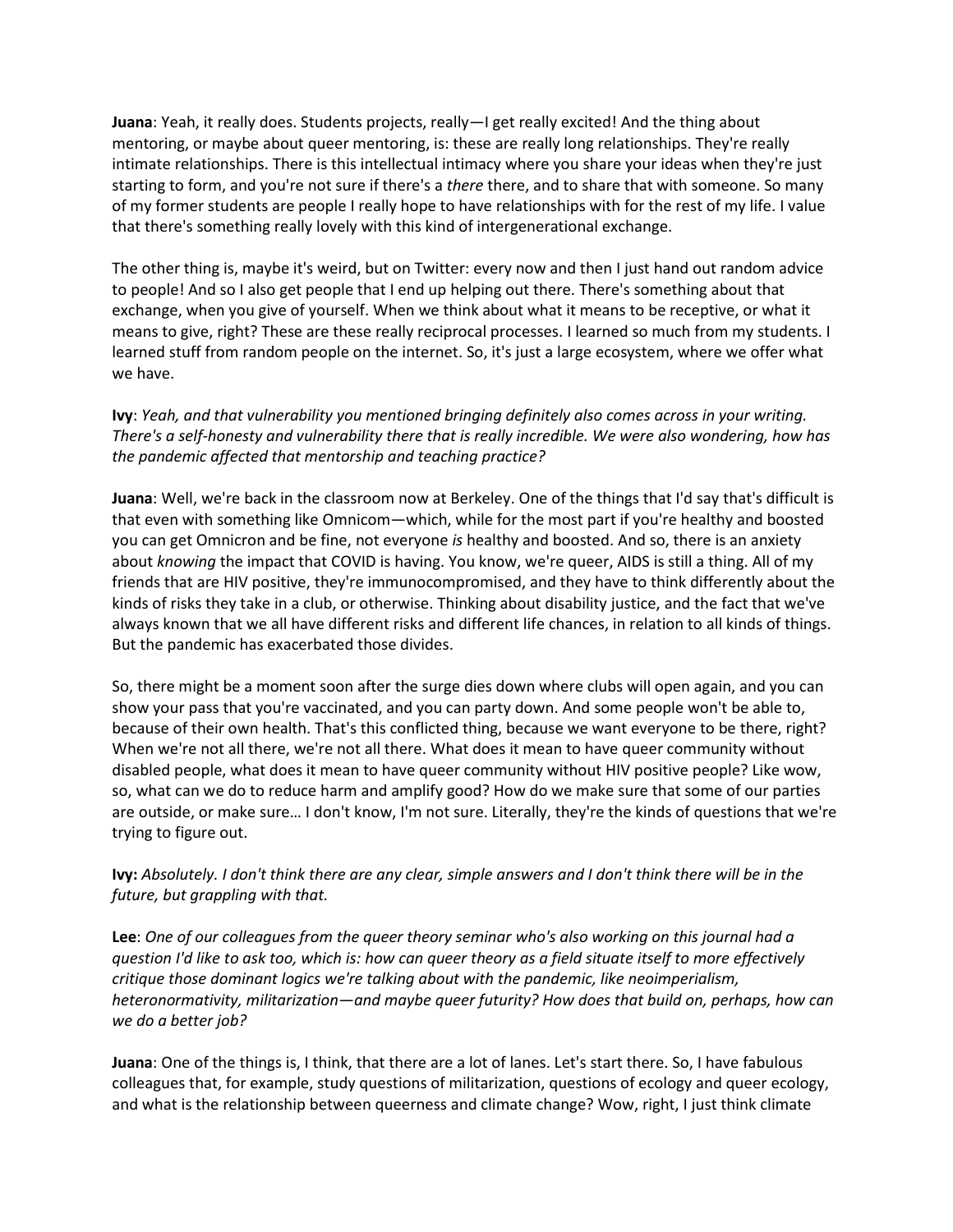change is one of the most pressing issues of our time. So, there are all sorts of implications for queer people, but what can we do? Part of what I was trying to do in *Sexual Futures* was to ask the question of what is sex, to ask the question of what is politics, what does political work *mean*? What does it look like?

And so, rather than these kind of more… I would call them masculinist forms of activism, right? It's standing on the soapbox, it's the strike, it's the walkout, it's these overt forms of rebellion—which I'm always down for! But I think if that's the only way we're thinking of politics, then we're missing out on a lot of things. So, thinking of how we connect our work to other places, to other issues, and that can happen in all kinds of ways. It can happen in the language we use. It is connected to possibilities for pleasure, how we think of pleasure and where we look for it, and the *price* of those things. So, Israel might be a great place to party, but… we see these campaigns trying to get us to avoid politics, or avoid these thorny political issues, just to get down. The role of queer theory is to say 'no, we still have to think about this. We still have to think about what are the implications of this.' And I think we can do that in all sorts of places.

I mean, queer theory is huge. Queers are impacted by everything, and so we have queer things to say about everything, including climate change.

## **Ivy**: *On that note, where would you like to see queer theory* go *in these next years? I'm hearing climate change in there, but what would you like to see like the field more directly engaging?*

**Juana**: Curiously, I think—it almost sounds contradictory, but I would say one of the most influential books for me the last couple of years was Dean Spade's beautiful, tiny little book on mutual aid. I love Dean—great, so smart! But thinking about mutual aid as a practice, and as a particularly queer practice, as a racialized practice, as a practice that's so built into how poor people have always done things, is a different way for us to think about community. To think about organizing, to think about the work of politics.

So there's mutual aid on the one hand, and then there's also—I'm still kind of attached to the state, just because I'm so *impacted* by the state. Mutual aid is not expecting the state to solve our problems, but the state keeps making more problems. So it's both mutual aid, where we're organizing outside of the structures of the state, and also more directly confronting the state, asking the state to do better. For example, my understanding is that in Germany they did something where they're expanding—I don't think it's marriage, but polycules, poly people, can actually register together. How awesome is that? Of course it's Germany, so you don't even need to be married to get health insurance, but we can still ask the state to do better, right? To reduce the harm that the state itself is causing. So something like, 'wow, let's just decriminalize sex work already.' If you care about the prison industrial complex, if you care about workers' rights: can we just get this done with, and stop making that a crime? When sex is criminalized, it's always a bad idea. So again, this is something where we could, as a community, significantly reduce harm, for all kinds of people, immediately. And I don't think we should step away from that. I don't think we should stop asking the state to do better, but we also need to not wait for the state to do better.

**Ivy**: *Thank you so much! We have one question left—*

**Lee**: *Which is, let's move from the field's changes to: what are you working on right now?*